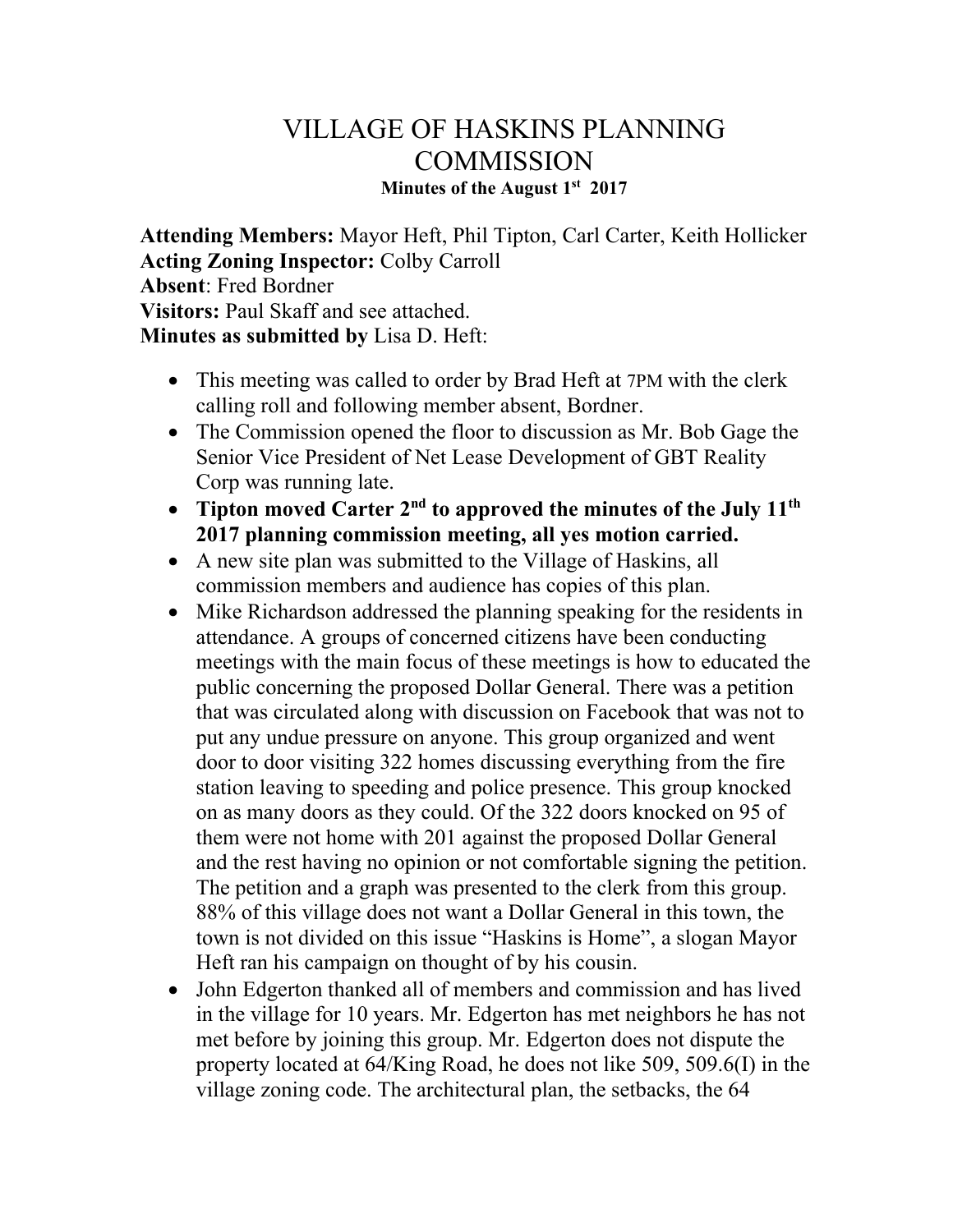entrance which was previously told unsafe, the definition of CI, the language could be nitpicked all day. Mr. Edgerton is encouraging the commission to reject the site plan. Before 1997 a site plan was not seen however this group would like this property to be revert back the zoning prior to 1997.

- Roy Chase feels the Dollar General will fail in the Village of Haskins, he has never shopped at a Dollar General, however he disagrees with the rezoning of this property. Small family businesses do fail; the Mail Pouch has had several owners.
- Mike Richardson stated that the developer who rezoned property to C-1 has went out of business, leaving this property zoned C1 does not make sense to him. Mr. Richardson would like to see this land revert back to zoning prior to 1997 and if the right developer comes along then petition the planning commission for a zoning change.
- Brad Heft stated on how a court would interpret section 110 of the zoning code under liberal construction with the village retaining the rights for growth. Brad Heft stated it takes many people to be and stay active in community.
- Eric Prehn feels that 64/582 would be a better area and was told the zoning map was updated on 2005.
- Shelly Steedman stated she would like to see appropriate growth in the appropriate places, she would like to see a beautiful entrance and park at this property.
- Mike Richardson inquired on putting this issue on ballot, he is not anti-growth thought the village has M-1 property located on King Road.
- Andrew G feels the planning commission needs to plan better for the future growth, what price would the residents have to pay to live in a residential only village.
- Luke Shipp would like more community involvement; this issue has triggered more involvement, how to get and stay involved. Mr. Shipp stated there are 3 housed directly involved and asked the commission to put themselves in their shoes.
- Penny Getz asked if the state had given the approval for the road cut yet on State Route 64. Mr. Carroll stated the original site plan had the entrance of Kingsbury though it was moved to St Rt 64 for Dollar General to be good neighbors.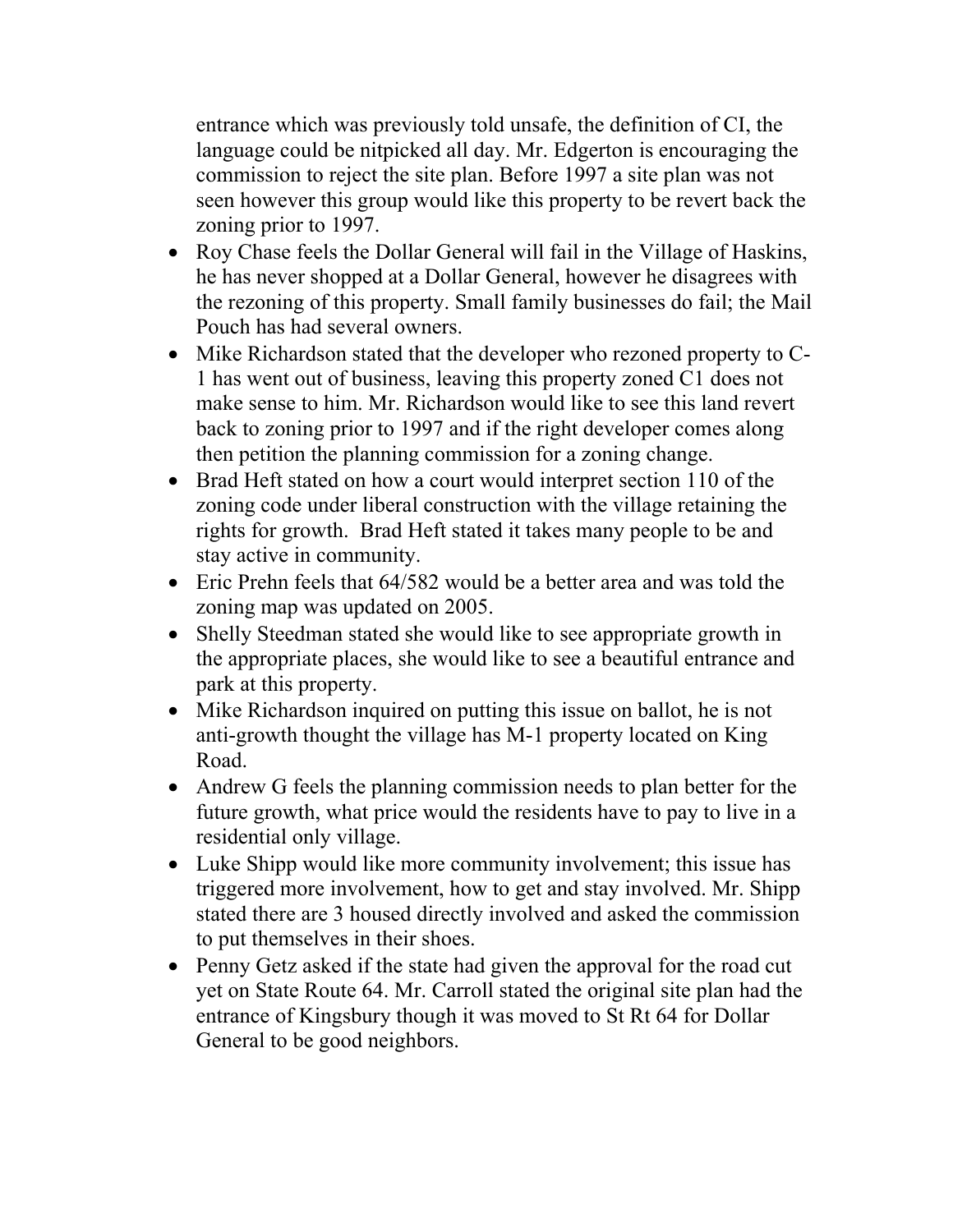- Amy Farmer does not like the spot, this is residential area and does not want to see Dollar General in the neighborhood (reminding those she does not live in the neighborhood on where the proposed site is)
- Georgie Berry asked if their Dollar General contribution to the community is sidewalk that was added to the site plan
- Melissa Richardson stated that this area is where school buses are and kids walking at 6AM, this is not safe for a Dollar General.
- Chuck Steedman would be in favor of getting a park levy on the ballot for this land, perhaps the village can purchase this land from Mr. Long. Nancy Perry stated the village needs to expand the parks that they currently have. Mike Richardson would like to see a community park clean- up day. Nancy Perry reminded all that a few years ago the retention pond was to be taken over by the Logan Meadows home owners association with no one stepping forward and the village now being the owners of this retention pond.
- Mr. Bob Gage the Senior Vice President of Net Lease Development of GBT Reality Corporation arrived and introduced himself and stated that his company constructs Dollar General however does realize that the application that was submitted the Village of Haskins is not complete as he will take back and review this site plan.
- Mr. Gage did look at the land the village has for sale on King Road and also the proposed land on where Dollar General would like to build. Mr. Gage stated that perhaps Dollar General could purchase all the land on the end piece on 64/and King and donate a portion back to the village as park space. Mr. Gage did apologize and noted he has heard everyone's concern, Dollar General has no intention on coming in unless it is beneficial to the community. Mr. Gage will go back and regroup, read the village zoning code to see what is allowed zoning legally wise.
- Brad Heft asked Mr. Gage on what brought Dollar General to Haskins? Mr. Gage stated the retailer picks the locations for Dg and does not share the research on how locations are picked.
- Mr. Paul Skaff asked Mr. Gage if he was going to withdraw the site plan presented however he allowed the planning commission to vote.
- Tipton moved Carter  $2<sup>nd</sup>$  not to approve the  $2<sup>nd</sup>$  site plan that was presented from Dollar General, all yes motion carried.
- Tipton moved Carter  $2<sup>nd</sup>$  to adjourn, all yes motion carried.